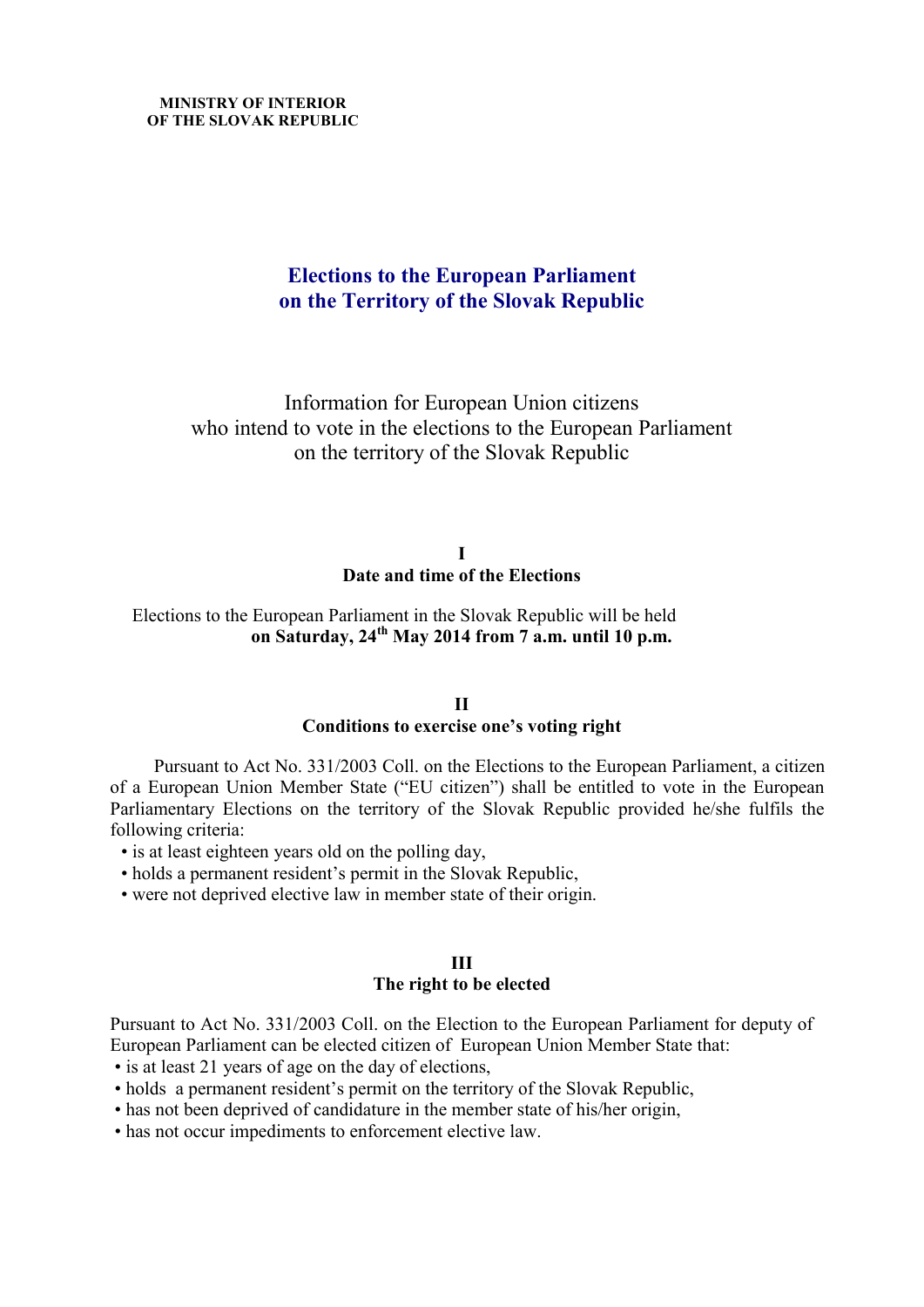#### **IV Conditions of entry into the Electoral Register**

- 1) **An EU citizen already holding a permanent resident's permit** in the Slovak Republic and wishing to vote in the European Parliamentary Elections in the Slovak Republic, will be enroll into the Electoral Register in his/her place of permanent residence upon application form and declaration. Application for enrol into the Electoral Register hand into municipal office at latest 40 days before polling day (no later than April 14, 2014). Example of application form and declaration is below.
- 2) **An EU citizen without a permanent residence permission** and staying on the territory of the Slovak Republic more than three months and wishing to vote in the European Parliamentary elections in Slovak Republic have to request for permanent residence permission.

To apply for the permanent residence permission for citizen of the European Union Member State, go to the local department of the Border Police Office competent for the place of your residence on the territory of the Slovak Republic. Citizen of the European Union Member State is bound to show passport with application form. The Competent Police Office will issue confirmation of apply for the permanent residence permission on the registration day. In case of any problems, you can also contact department of the Border Police Office, which is faulted in framework of the Head Office of Border and Foreigners Police Bratislava, Head Office of the Border and Foreigners Police Banská Bystrica, Head Office of the Border and Foreigners Police Prešov.

He/she will be enrolled in the Electoral Register in place of permanent residence upon application form and declaration. Application for enroll into Electoral Register hand into municipal office at latest 40 days before polling day (no later than April 14, 2014). Example of the Application form and declaration is below.

### **V**

### **Information about the elections**

After you have entered into the Electoral Register, the municipality of your permanent residence in the Slovak Republic will notify you of the date and time of elections, the number of your polling district and the address of the polling station, together with the information about the voting procedure itself. If you are not able to vote at the polling district at which you are registered, you can request the municipal office for a polling card that will enable you to vote in any polling district on the territory of the Slovak Republic.

\* \* \*

Application of the citizen of the European Union Member State for entry into the Electoral Register you can find at the Municipal Office or on website of the Ministry of Interior of the Slovak Republic

#### **www.minv.sk/?volby-ep**

On this website you can find another informations about European Parliamentary Elections too.